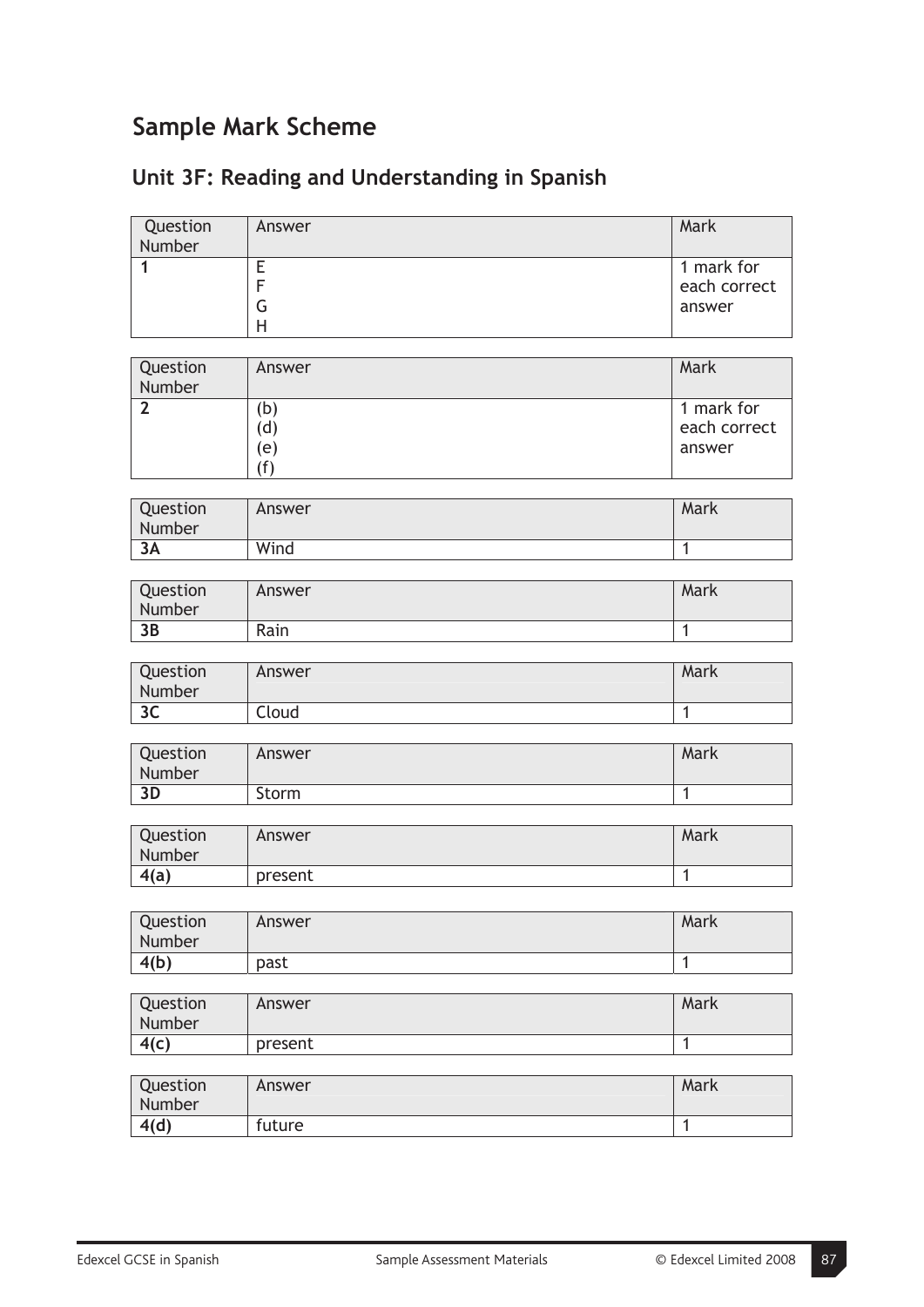| Question<br>Number | Answer | Mark |
|--------------------|--------|------|
| 5(i)               |        |      |

| Question<br>Number | Answer         | Mark |
|--------------------|----------------|------|
| 5(ii)              | $\overline{A}$ |      |

| Question<br>Number | Answer | Mark |
|--------------------|--------|------|
| 5(iii)             | ◡      |      |

| Question<br>Number | Answer | Mark |
|--------------------|--------|------|
| 5(iv)              | ∼      |      |

| Question | Answer | Mark |
|----------|--------|------|
| Number   |        |      |
| 6(i)     | Begoña |      |

| Question<br>Number | Answer | Mark |
|--------------------|--------|------|
| 6(ii)              | Carlos |      |

| Question<br>Number | Answer | Mark |
|--------------------|--------|------|
| 6(iii)             | Angel  |      |

| Question<br>Number | Answer | Mark |
|--------------------|--------|------|
| 6(iv)              | Ana    |      |

| Question<br>Number | Answer | Mark |
|--------------------|--------|------|
| 7(2)               | ◡      |      |

| Question<br>Number | Answer | Mark |
|--------------------|--------|------|
| 7(ii)              | ∼      |      |

| Question<br>Number | Answer | Mark |
|--------------------|--------|------|
| 7(iii)             |        |      |

| Question<br>Number | Answer | Mark |
|--------------------|--------|------|
| 7(iv)              | А      |      |
|                    |        |      |

| Question<br>Number | Answer | Mark |
|--------------------|--------|------|
| 8(a)               | (iii)  |      |